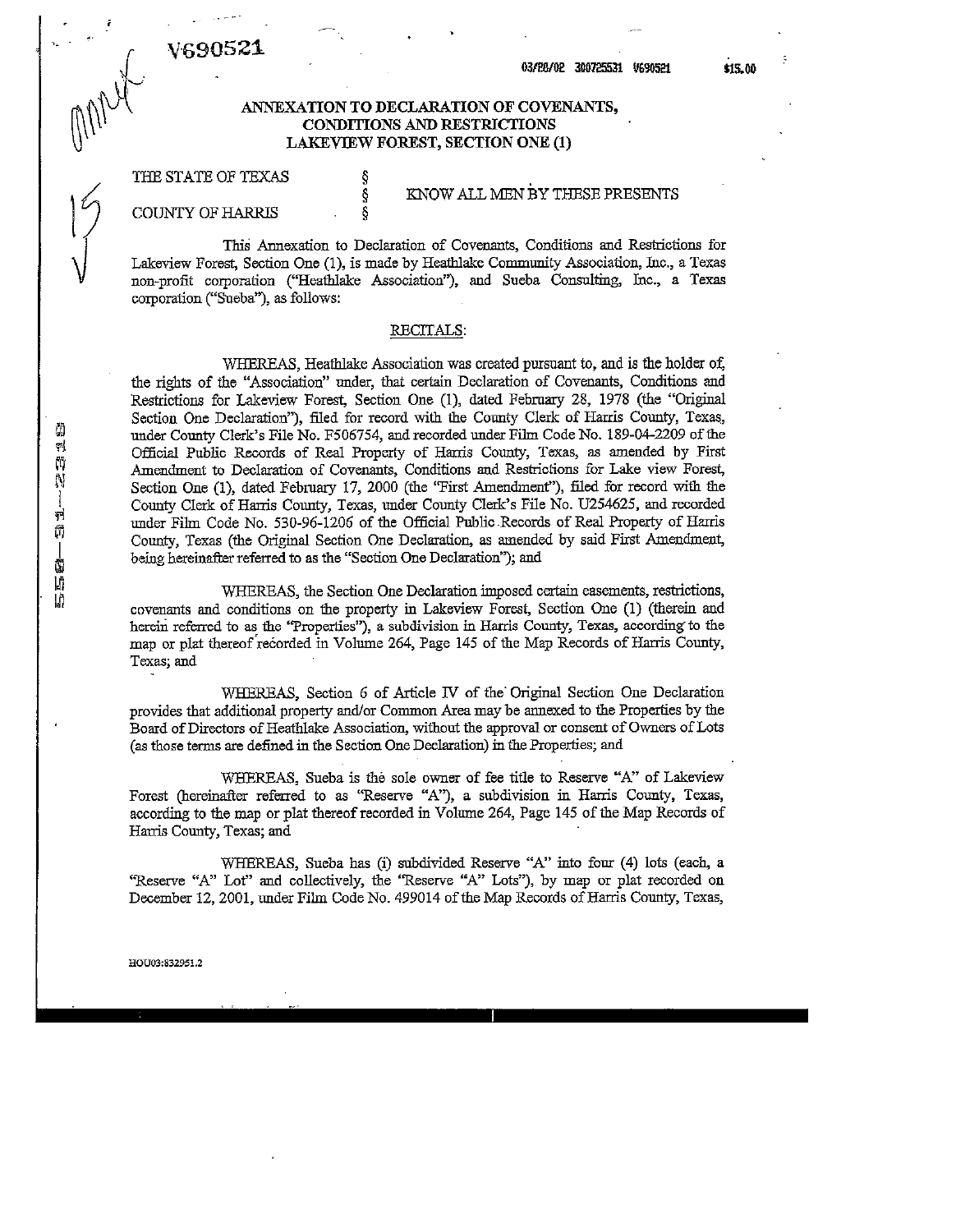(ii) terminated any existing restrictions affecting Reserve "A" and (iii) requested that Heathlake Association annex Reserve "A" and make the same subject to the Section One Declaration; and

WHEREAS, the Board of Directors of Heathlake Association has approved the annexation of Reserve "A" under the Section One Declaration and the parties hereto desire to accomplish said annexation:

#### WITNESSETH:

NOW, THEREFORE, for and in consideration of the premises and other good and valuable consideration, Heathlake Association, with the joinder and consent of Sueba, hereby annexes Reserve "A" and makes the same subject to the Section One Declaration and all ofthe terms and provisions thereof, including without limitation, the imposition on the Reserve "A" Lots of all easements, restrictions, covenants and conditions described in and/or created by the Section One Declaration. Until the Section One Declaration expires or is otherwise terminated, the Reserve "A" Lots shall be held, transferred, sold, conveyed, and occupied subject to the terms and provisions of the Section One Declaration, and (i) the term "Lot" as used therein shall include each Reserve "A" Lot (ii) die term "Owner" as used therein shall include the record owner, whether one or more persons or entities, of <sup>a</sup> fee simple title to any Reserve "A" Lot, including contract sellers, but excluding those having such interest merely as security for the perfonnance of an obligation, and (iii) the term "Properties" as used therein shall include the Reserve "A" Lots.

For the purposes of Sections 3 of Article II of the Section One Declaration (which relates to minimum square footage within improvements), and Section 5 of Article II thereof (which relates to the location of improvements upon <sup>a</sup> Lot), the Reserve "A" Lots shall be subject to the requirements thereof applicable to Lots in Blocks Two (2), Three (3) and Four (4) of Section One (1).

EXECUTED to be effective as of the  $\frac{26}{9}$  day of  $\frac{M}{M}$  RcH HEATHLAKE COMMUNITY

ASSOCIATION, INC., <sup>a</sup> Texas non-profit corporation

 $\overline{Bv}$ :  $\leq$ 

Name:  $F\circ$ Title: President

SUEBA CONSULTING, INC., <sup>a</sup> Texas corporation

Bv: Name: Тонк C.HIANG Title: **DRESIDENT** 

HOU03:832951.2 -2-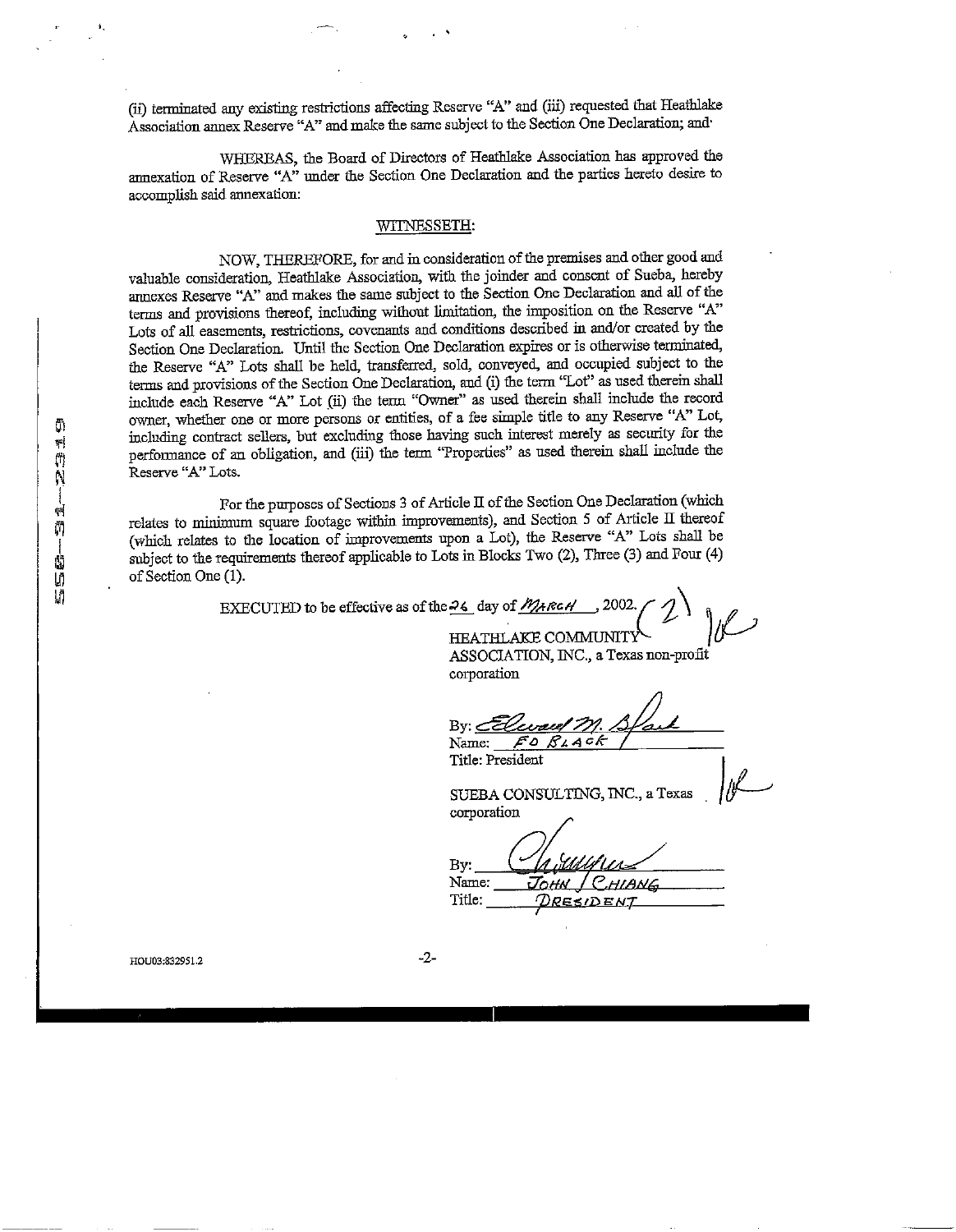### THE STATE OF TEXAS

#### COUNTY OF HARRIS

This instrument was acknowledged before me on the  $\mathcal{U}^{\mathcal{D}}$  day of  $\mathcal{M}$  and  $\mathcal{U}$ 2002, by *Edward m. Black* President of Heathlake Community Association, Inc., a Texas non-profit corporation, on behalf of said corporation.

ş Ş<br>Ş

Ş ş ş

Notary Public in and for the State of Texas



C. Jean I Printed or Typed Name of Notary

My Commission Expires: /0// ? / 2005

THE STATE OF TEXAS

COUNTY OF HARRIS

This instrument was acknowledged before me on the  $4<sup>th</sup>$  day of  $M\acute{a}$  rch, 2002, by  $\overline{\text{John Chig}}$  ChiQ $\overline{\text{Og}}$ , President of Sueba Consulting, Inc., a Texas corporation, on behalf of said corporation.



 $\frac{1}{\epsilon}$  and  $\frac{1}{\epsilon}$ Notary Public in and for the State of Texas France Company Public in and for the Printed or Typed Name of Notary My Commission Expires:

Atter Lecording Litros to (123 Houston, TX 77077

HOU03:832950 -3-